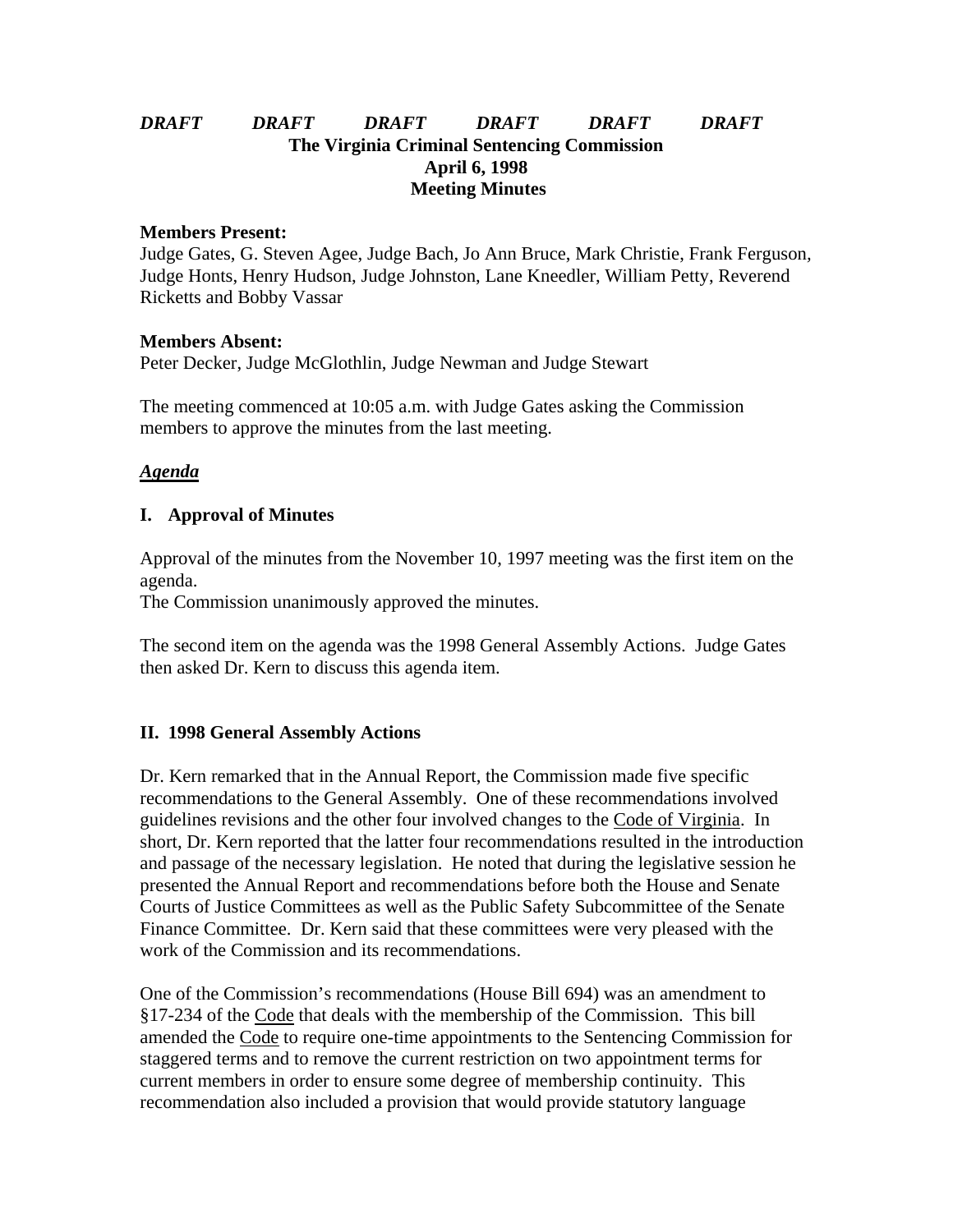addressing the appointment of a Commission Vice-Chairman. This revision was adopted by the legislature without a single negative vote.

The second recommendation (House Bill 695) was an amendment to §19.2-298.01 (C) of the Code that deals with Sentencing Guidelines worksheets. The Commission proposed an amendment to this section that added language that makes it clear that if there is not concurrence of the accused, the court and the attorney for the Commonwealth with regard to the prosecutor preparing the worksheet, that the court *shall* instruct the probation officer to prepare the forms. This amendment would ensure that sentencing guidelines forms are always presented to the judge in cases tried upon a plea of guilty, including cases subject to a plea agreement. This recommendation passed without opposition in the Senate but received two negative votes in the House.

The third recommendation of the Commission (Senate Bill 180) proposed an amendment to §17-237 of the Code to eliminate the clause that restricts the period of time that is considered when scoring prior criminal record for certain convicted felons. This proposal was offered to ensure that the guidelines forms are completed in a fair and accurate fashion. The fact that the criminal history record keeping system does not typically contain the information required to apply the 16 year rule creates a situation where a worksheet scoring rule cannot be reliably and consistently applied. Dr. Kern said that the provisions of the "16 year rule" are rarely applied. This bill passed in the Senate with only four negative votes and with no opposition in the House.

The Commission also proposed a modification (Senate Bill 357) to §19.2-298.01 of the Code to clearly state that the sentencing guidelines forms are open records and shall not be sealed upon entry of the sentencing order. Dr. Kern said that the Commission always felt that these forms should be open for inspection. This bill also passed both the House with only one negative vote and the Senate without opposition. Dr. Kern noted that during the floor discussion in the House of Delegates on this bill that Delegate Robinson offered an amendment which would have required appellate review of any case which represented a guidelines departure but did not contain a written departure reason. Delegate Robinson observed that, from his own experience, judges were not always following the law and stipulating a written departure reason when their sentence was not within the guidelines. He felt that judges should be held accountable to some review when they do not follow the law. A number of other Delegates spoke during the floor discussion on this matter and expressed sympathy for Delegate Robinson's concern yet did not demonstrate support for an appellate review process. Delegate Moran, who had spoken to Dr. Kern on this matter, concluded the debate on this matter by observing that the Sentencing Commission already had mechanisms in place to return guidelines forms to judges when departure reasons were missing and that the Commission should continue to have the authority to curb abuses of this type. Delegate Robinson's amendment was defeated on a voice vote and the original Commission proposal was then adopted. In summary, Dr. Kern felt that the Commission should know that the House of Delegates did express concern over the fact that judges were not always stipulating departure reasons, as the Code requires.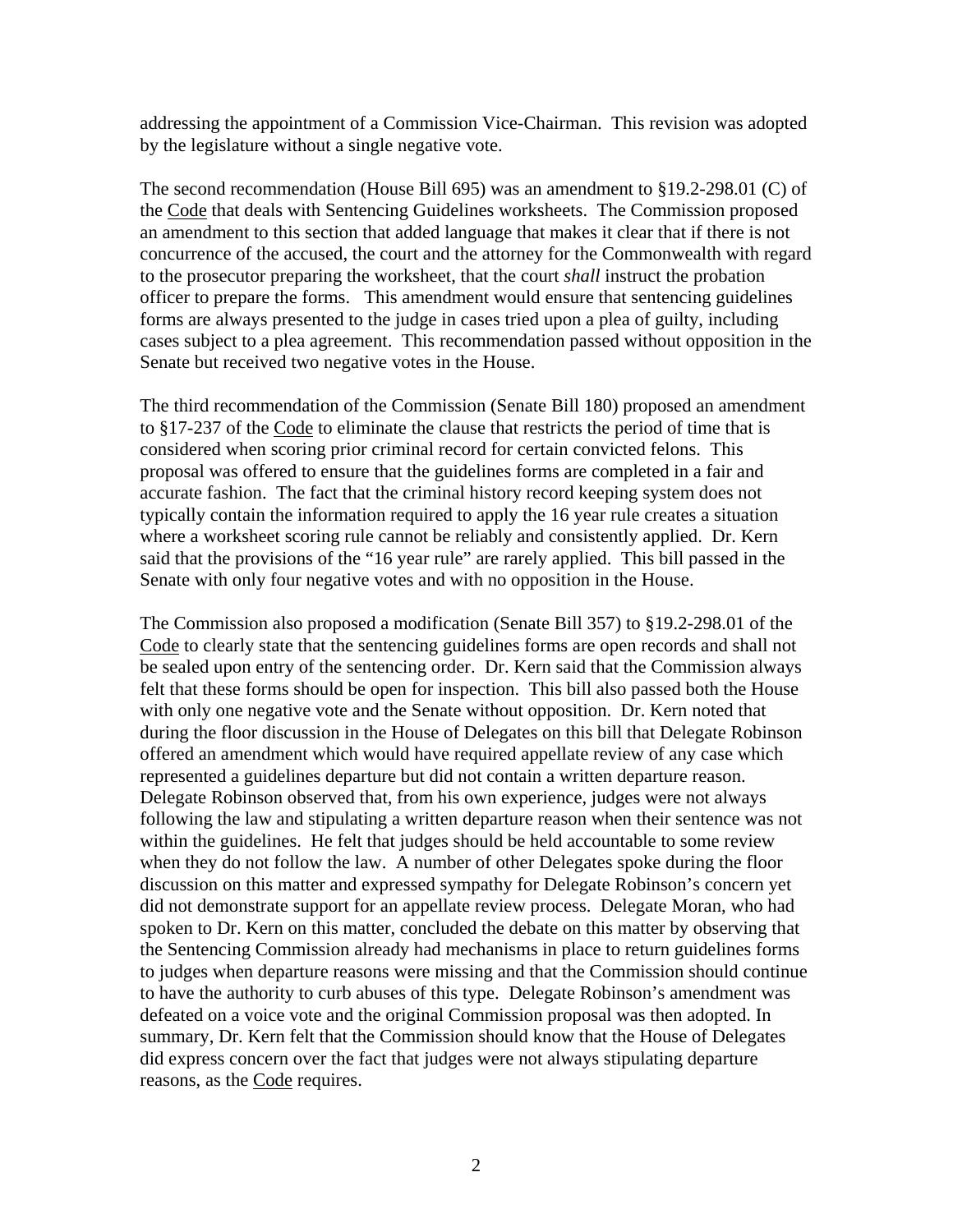The final recommendation (Senate Bill 364) by the Commission was designed to permit probation officers and Commonwealth's attorneys to photocopy or receive photocopies of petitions and disposition information on juvenile criminal records in order to accurately and expeditiously prepare sentencing guidelines worksheets. This modification would ensure that probation officers and prosecutors have timely access to juvenile records and enhance the accuracy of the information used in preparing the worksheets. This bill passed without opposition in both the House and Senate.

Dr. Kern asked the members if they had any questions regarding the General Assembly Session. He summarized that all bills proposed by the Commission passed and they should become new laws on July 1. Judge Johnston added that a representative of the Commission should attend the upcoming Annual Judicial Conference to brief the judges on these changes. Dr. Kern said he has requested a time slot at this meeting but was given a time during the business meeting which is not a prime time spot. He remarked that many judges leave early and would miss the briefing. As an alternative, Dr. Kern had contacted Walter Felton, former Executive Director of the Commonwealth's Attorneys' Training Council, and current Deputy Counselor to the Governor, who was already on the agenda for this meeting to brief judges on new legislation. Dr. Kern mentioned that Mr. Felton would be willing to add our revisions to his presentation. The Commission members agreed that this would make good sense and ensure that all judges would hear about the new changes.

Dr. Kern then spoke about legislation that passed that might affect the Commission in some way. The first and only bill that Dr. Kern thought would affect the Sentencing Commission is Senate Bill 317 also know as the Drug Assessment Bill. Judy Philpott from the Crime Commission spoke to the Commission about this matter at the last Commission meeting in November. This piece of legislation would require a presentence investigation (PSI) on all convicted felons and some categories of convicted misdemeanants and juvenile crimes. A standardized drug assessment form would also accompany the PSI. This bill instructs the Sentencing Commission to provide technical assistance in an implementation workgroup. Mr. Petty asked if the PSI is required in all felony cases. Dr. Kern said this new legislation does require that a PSI be filled out in all such cases. The requirement of PSI's in all felony cases would be effective on July 1, 1999.

Dr. Kern then spoke about the number of prison bed space impact statements that were prepared on proposed legislation. The Commission produced 132 impact reports on drafted legislation. Half of these proposed bills (n=66) were attempts to create one or more new crimes and 20% were bills that proposed new misdemeanors (n=13). About 40% of the proposed legislation would raise the penalty structure for existing crimes. Nearly 10% of the legislation introduced new mandatory minimum penalties. Most of the proposed legislation did not lend itself to using simulation-model technology due to the lack of information in the criminal justice data base (e.g. new crimes for which there is no information, and redefining a misdemeanor as a felony). The Commission constructed simulation models for the ten pieces of legislation (8%) that were suitable for simulation analyses.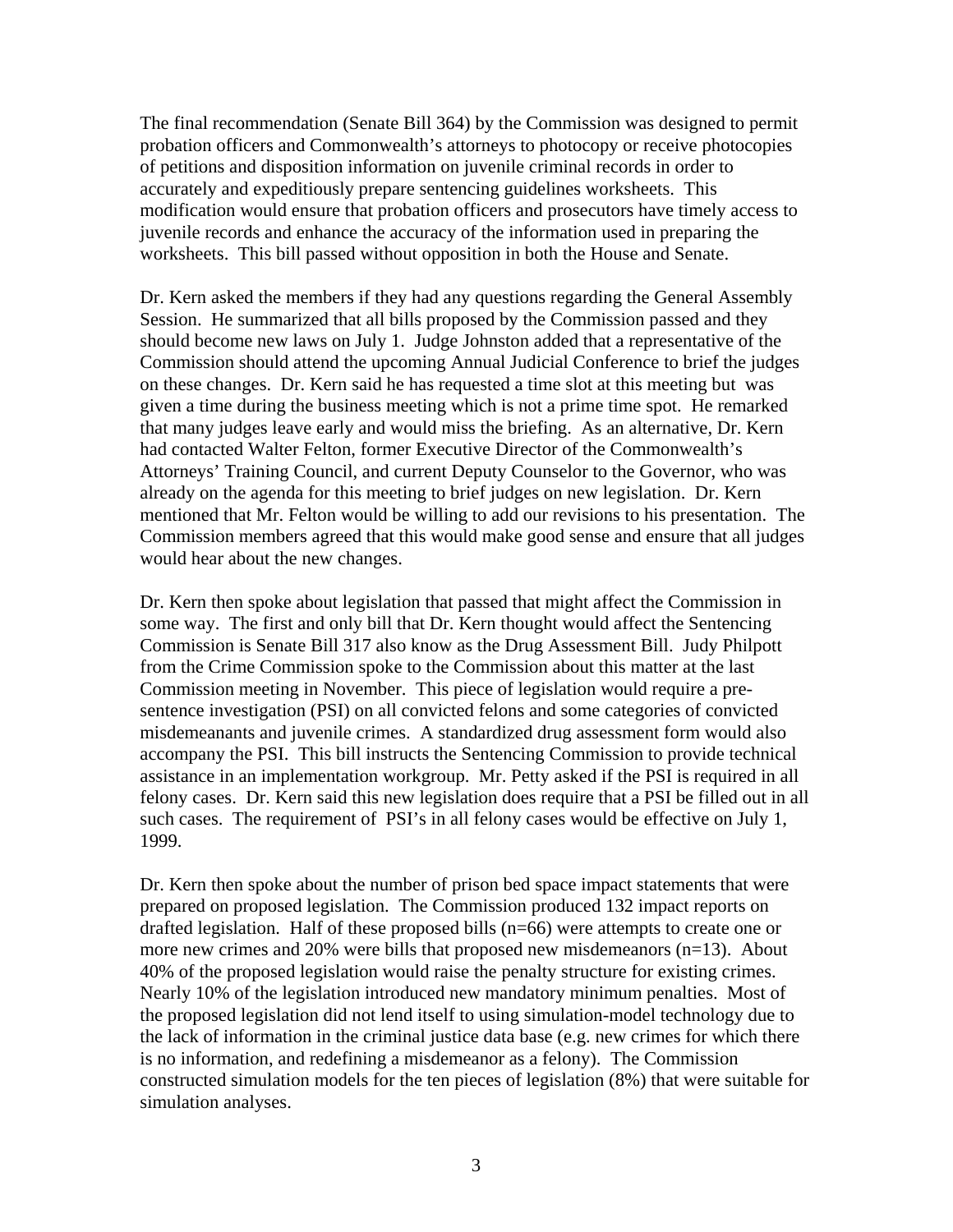Judge Gates asked Ms. Farrar-Owens from our staff to discuss the next item on the agenda, Sentencing Guidelines Compliance Report.

# **III. Sentencing Guidelines Compliance Report**

Ms. Farrar-Owens presented a series of charts to summarize the compliance rate patterns and trends. She explained that the presentation was condensed and a complete compliance update was in the packets distributed to each member. The analysis in the packets included all cases received through March 30.

**Overall Sentencing Guidelines Compliance:** Ms. Farrar-Owens commented that overall compliance with the guidelines was nearly 76%. The aggravation rate was reported as 13% and the mitigation rate, 11%. She noted that the Commission has received 42,269 cases to date.

**Compliance by Offense:** Ms. Farrar-Owens observed that compliance rates within offense groups range from a high of 83% in the larceny offense group to a low of 62% among the sexual assault offenses. She mentioned that at the November meeting, she reported a compliance rate for kidnapping of just over 59%. Kidnapping and sexual assault have had the lowest compliance rates of all the offense groups for quite sometime. Just in the last couple months, compliance in kidnapping cases has gone up almost four percentage points, to nearly 63%. This has happened because nearly all the kidnapping cases received since the first of the year have been in compliance with the guidelines.

**Habitual Traffic:** Ms. Farrar-Owens then spoke about the impact of changes in the habitual traffic offender statute. This particular alteration, she remarked, was not a change in the guidelines but a revision in the Code of Virginia that was recommended by the Commission and passed by the General Assembly in 1996. This modification allows judges to suspend the 12 month mandatory minimum incarceration term and sentence offenders to detention center, diversion center or boot camp in cases where the judge feels an alternative sanction is appropriate. Of the 588 habitual traffic cases sentenced since July 1, 1996, only 10% have had the mandatory minimum sentence suspended and been sentenced to one of the alternative sanctions. Because of its potential impact on Virginia's prison population, the Commission will be closely monitoring the impact of this change. She said that not that many habitual offenders are receiving one of these alternatives.

**Drug Guidelines:** Ms. Farrar-Owens then focused on the modifications to the guidelines that took effect last year. A significant change to the guidelines starting July 1 was the addition to the drug guidelines of a factor accounting for the quantity of cocaine involved in a sales offense. She said that the factor has two parts. First, the offender who sells less than one gram of cocaine and has no prior felony record ends up with a dual recommendation: either the traditional prison recommendation (usually 7 to 16 months)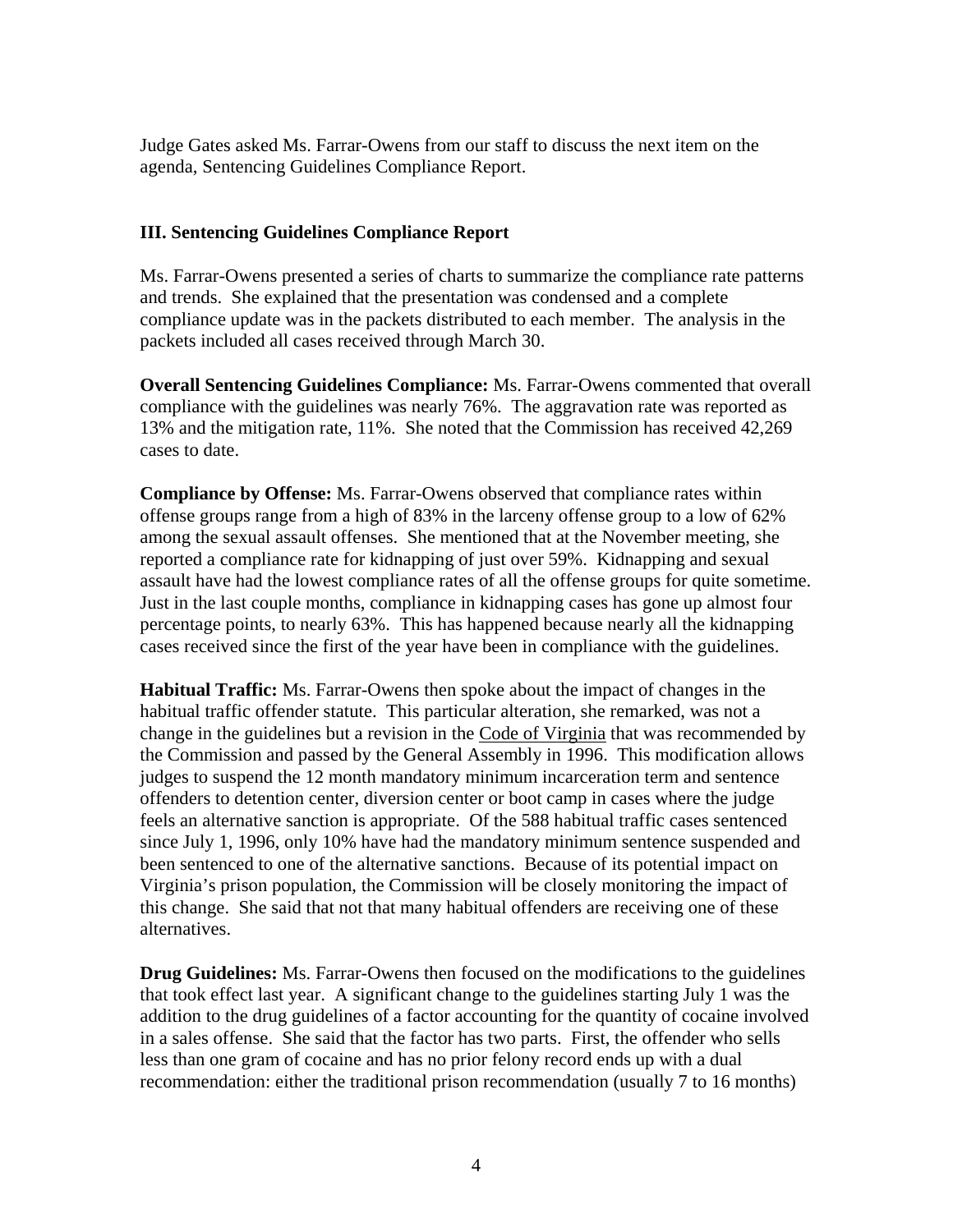or detention center. The judge has the option to do either and be in compliance with the guidelines.

The Commission has received 229 cases of first-time felons convicted of selling a gram or less of cocaine. These cases were targeted for the dual option guideline recommendation of either traditional incarceration or Detention Center Incarceration. In 15% of these cases, judges have opted for incarceration in a detention center. In 6% of these drug cases it appeared that the boot camp incarceration program was selected. Approximately 12% of these drug felons received no incarceration and 4% received incarceration of six months or less. The remaining 60% of these first-time cocaine sellers received traditional incarceration of seven months or more. The Commission will continue to study the impact of this change to drug guidelines over the next year.

The other part of the guidelines revisions dealing with cocaine centered on the larger quantity cases. For offenders who sell one ounce or more of cocaine, the recommendation is increased by three years and for offenders who sell ½ lb. or more, the recommendation is increased by 5 years. The guideline recommendations are enhanced for offenders selling the largest amounts of cocaine. Forty-nine offenders have received the new enhancement. Compliance in these cases is only 55%, with nearly all the departures being sentenced below the guidelines. The mitigation rate is 35%. Ms. Farrar-Owens then presented information concerning the reasons judges cite when sentencing below the guidelines in these larger quantity cases  $(n=17)$ . In 29.4% of the mitigation cases, judges noted the offender's cooperation with the authorities for imposing a term below the guidelines. She said that the Commission will continue to closely monitor these cases.

**Sex Offenses Against Children:** Recent guidelines revisions also added a factor to the sexual assault guidelines for crimes in which the victim was younger than 13 years old at the time of the offense. The addition of this factor increases the likelihood that offenders who commit sex crimes against the very young will be recommended for incarceration, particularly prison. Ms. Farrar-Owens continued by saying that we have received 106 sexual assault cases since July 1, 1997 that involved victims younger than 13. Judges have complied with the new sentence recommendation at a rate of nearly 63% compared to the 61% prior to the change. Compliance is up by only 2% but the departure pattern for these crimes has now reversed itself – previously the departures were mostly aggravated in nature, now they are largely mitigated. Mr. Ferguson asked if all sexual assault cases were included in the comparison or if the analysis was only examining cases with young children as victims. She responded that all sexual assault cases were included in the analysis. Ms. Farrar-Owens then presented information concerning the reasons judges cite when sentencing below the guidelines in these sexual assault cases (n=28). In 21.4% of the mitigation cases, judges noted the offender's potential for rehabilitation and weak evidence in the case as an explanation for imposing a term below the guidelines.

Ms. Farrar-Owens then continued by saying that she would like to briefly discuss the issue of guidelines worksheets received by the Commission which require departure explanations but do not have them. As Dr. Kern mentioned earlier, there was interest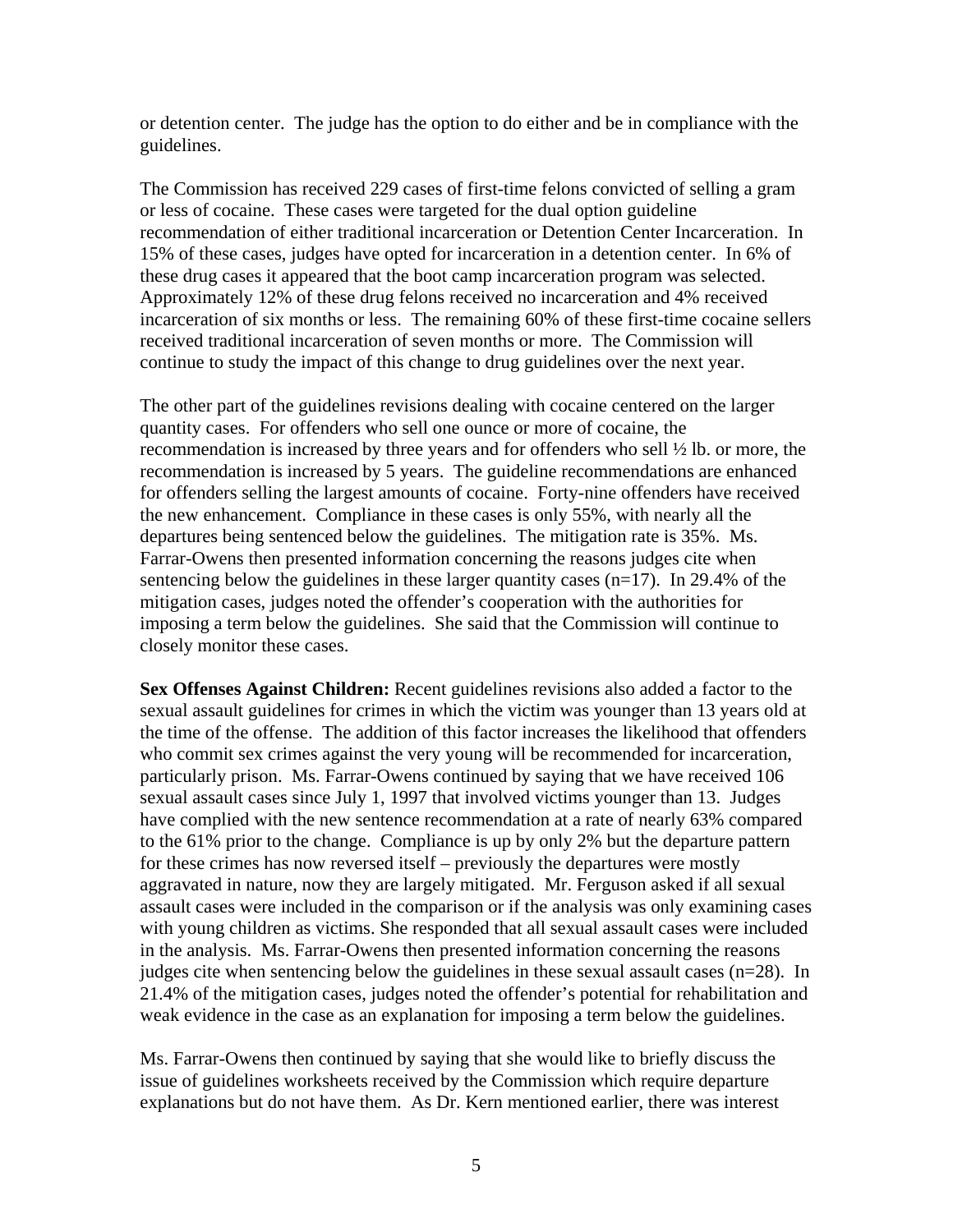expressed on the part of some legislators to attach some kind of penalty or oversight function for a judge's failure to enter a reason when sentencing outside the guidelines. When the truth-in-sentencing laws took effect, judges were for the first time required to provide a written reason when departing from the guidelines. It took some time for the judges to adjust to this new requirement.

Ms. Farrar-Owens displayed a chart that shows that in the first year of the truth-insentencing guidelines, about 1 of every 10 departure cases was received without a departure reason. These were entered into the database but sent back to each judge with a request for a departure explanation. If and when the forms were returned, the reason was added to the data base record. Because of the increasing number of worksheets being received starting in 1996, staff decided not to automate the worksheets with missing departure reasons until we had returned them to the field and had received all the information that was required. Our research assistant, Carolyn, reviews the worksheets when they come in. She has sent back less than 1% of the departure cases, or 1 of every 100, because the reason is missing. Ms. Farrar-Owens noted that the problem of missing departure explanations is diminishing over time as judges become more familiar with the new process and legal requirements.

She continued by observing that there is another side to the issue of sending back problem work sheets to the courts. About three of every four problem work sheets that Carolyn has to send back are due to the absence of sentence information on the back of the cover sheet. These cases are sent back to the clerk of the court so that the sentence information can be entered on the form. This, she stated, is the largest problem we have and, in size, dwarfs the number of cases with missing departure reasons. She felt that cooperation from the field has not been as great as it should be in terms of correcting and returning the forms to the Commission in a timely fashion. This is particularly true when the forms are sent back to the clerk. The staff has now instituted a new tracking system by which we will be able to track all problem cases sent back to the courts. She said this new system will generate a monthly report that will tell us which cases are still outstanding so we can send a follow-up letter asking that those cases be corrected and returned as quickly as possible. Mr. Kneedler asked Ms. Farrar-Owens if she felt that the number of cases received in January and February of 1998 would increase at least to the previous year total. She said that the number of cases should eventually total about the same.

Judge Gates then asked Ms. Jones to discuss the next item on the agenda, an update on the Risk Assessment Project.

#### **IV. Offender Risk Assessment Project - Status Report**

Dr. Kern initiated the discussion on this item by saying that the Commission did ask Circuit 22 to participate in the Risk Assessment Project. After meeting with the judges,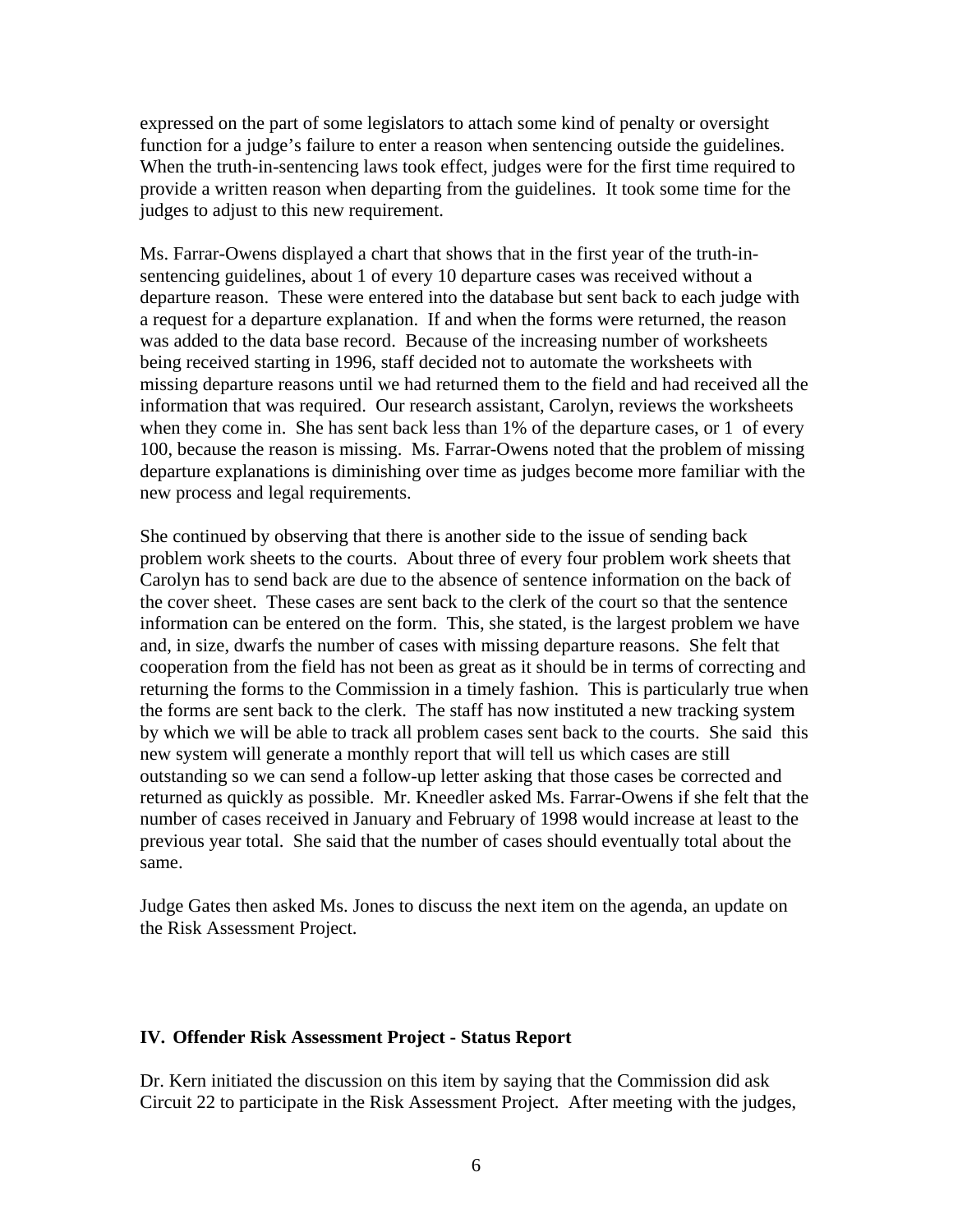probation officers and the Commonwealth's attorneys, this circuit has agreed to become the fourth pilot circuit in the study. He said that this circuit officially started participating in the project in March. Dr. Kern also observed that the offender risk assessment program in Fairfax was recently profiled in the Washington Post. He mentioned that the Commission has received a lot of positive feedback from that article. The United States Deputy Attorney General saw the article and called for more information as did a number of other criminal justice system professionals from around the nation. Dr. Kern then introduced Ms. Jones who has been taking the lead on this project.

Ms. Jones began by reporting that four judicial circuits have agreed to serve as pilot jurisdictions: Circuit 5, (the cities of Franklin and Suffolk and the counties of Southampton and Isle of Wight), Circuit 14 (Henrico), Circuit 22 (Danville, the counties of Pittsylvania and Franklin) and Circuit 19 (Fairfax). Implementation of the risk assessment project began on December 1, 1997 except for Circuit 22, which started the study last month. She said that an informal telephone survey was conducted with judges, probation officers and Commonwealth's attorneys. This survey helped the Commission get some feedback about the perceptions of justice system officials in the pilot program sites. She spoke with 14 persons (9 judges, 3 probation chiefs, and 2 Commonwealth's attorneys) in the three participating circuits. In general, the risk assessment project seems to be working well in that there were no complaints about additional work load. Several judges from Henrico expressed a concern about the number of drug addicted offenders receiving drug treatment in the detention centers. These judges felt that the treatment in the detention centers is too short and that the option of releasing the offender back into the community was not viable either. One of the judges felt that offenders were doing more pre-trial time while waiting for the pre-sentence investigation report to be completed. The probation chiefs mentioned that, in their subjective opinion, some of the good candidates for alternative punishment were scoring over 10 on Section D of the risk assessment form and not being recommended for alternatives. The Commonwealth's attorneys who responded reported a concern that ordering a pre-sentence investigation (PSI) in these cases requires extra time and is unnecessary if the offender is going to be recommended for no incarceration. Ms. Jones did notify the participants of this survey that the National Center for State Courts would also be conducting a more complete evaluation of the risk assessment project in the near future.

Mr. Vassar asked if the judge could sentence an offender to time served since the offender waited in jail for the completion of the PSI. Ms. Jones responded that at the point of conviction the judge could sentence the offender or order a PSI. The PSI can take several weeks or months depending on the jurisdiction. Judge Gates added that when the offender goes through a preliminary hearing without making bond and, the offender finally reaches the court, the amount of time served awaiting trial could be as much as sixty days. When the offender does reach court, the judge would probably sentence him to time served but, due to risk assessment, a PSI must be ordered and the offender would likely go back to jail to wait for the report. Mr. Vassar asked if the judge could waive the PSI in these types of cases. Judge Gates said that the Commission may want to consider that option after the completion of the pilot project. Judge Honts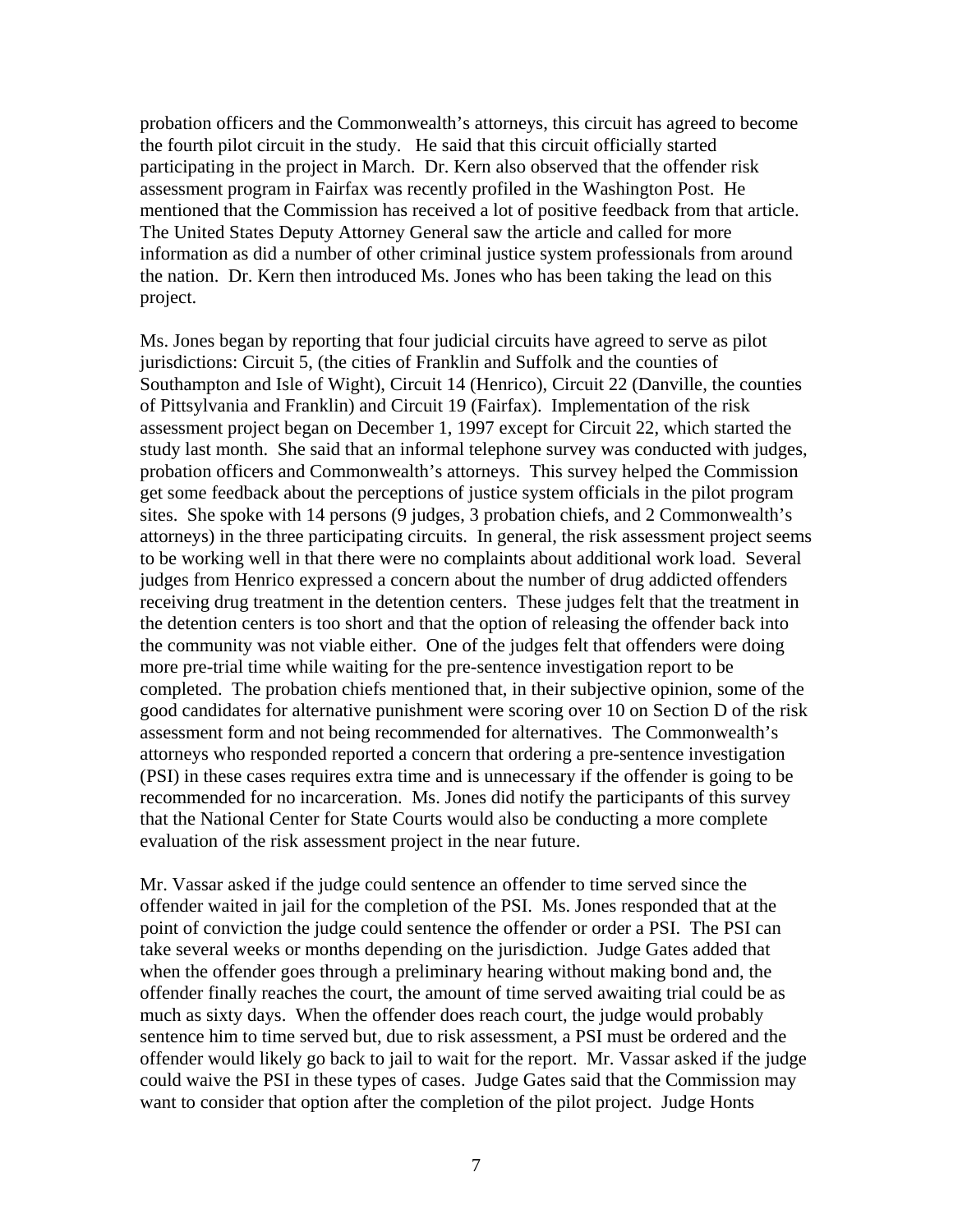referred to the new legislation (SB317) which will require that a PSI be completed in all cases after July 1, 1999. Given this legislative act, Judge Honts felt that the Commission would not have to be concerned with this matter in the future. He observed that offenders that do not make bond would have to spend extra time in jail awaiting their PSI.

Ms. Jones then reported on the number of risk assessment cases the Commission has received since implementation. Between December 1, 1997, through March 31, 1998, the Commission received 339 risk assessment cases. The majority of the cases (54%) were received from Circuit 19 while Circuit 5 (21%) and Circuit 14 (25%) submitted close to the same number of worksheets. She also added that the cases are evenly split between and drug and larceny, together comprising 80% of the cases with fraud crimes comprising the remainder. Of the total worksheets completed in drug, larceny, and fraud cases, only 161 had Section D of the Risk Assessment form scored while 178 cases were not scored. Among these latter cases the guidelines recommendation was probation/no incarceration in the great majority (n=142). The intent of the risk assessment program is to target offenders who would be recommended for prison or jail incarceration. The remaining 36 cases where a risk assessment form was not completed were ineligible due to a prior violent record, current violent offense or a drug offense involving the sale, distribution, or possession with intent, etc. of cocaine of a combined quantity of one ounce or more. Among the 161 cases that were evaluated on risk assessment, 71% had a risk assessment score of 10 or more and were not recommended for an alternative sanction. Thus, only 29% of the eligible non-violent felons who were evaluated by the risk assessment instrument were recommended for an alternative program. Ms. Jones added that of the 47 cases that were recommended for alternative punishment only 21 received an alternative sanction. Accordingly, Ms. Jones observed that judges in the pilot sites were not rotely following the risk assessment recommendations. Ms. Jones also pointed out that of the cases where a risk assessment form was filled out and the offender was not recommended for an alternative, there was a small percentage of cases (15%) where offenders still received an alternative sanction.

Ms. Jones then presented information concerning the types of alternative punishments being selected by judges in the pilot sites. For the time period December 1, 1997, through March 31, 1998, the most frequently used alternative sanction was the detention center incarceration program followed by drug treatments, community service, diversion center incarceration, jail sentence instead of prison, first offender program and electronic home monitoring. In the 17 cases where an alternative was chosen despite a negative recommendation on the risk assessment scale, judges were most apt to choose a jail sentence instead of a prison sentence the majority of the time. Ms. Jones cautioned the members that this analysis is based on a small number of cases and that a more complete picture would emerge at future meetings.

Ms. Jones then discussed information concerning the reasons judges cite when sentencing outside of the risk assessment recommendation. She added that judges are not required by law to give a reason when they depart from the recommendation made by the risk assessment component of the guidelines. When judges choose not to sentence an offender to an alternative punishment, they cited no explanation in 13 cases. In four of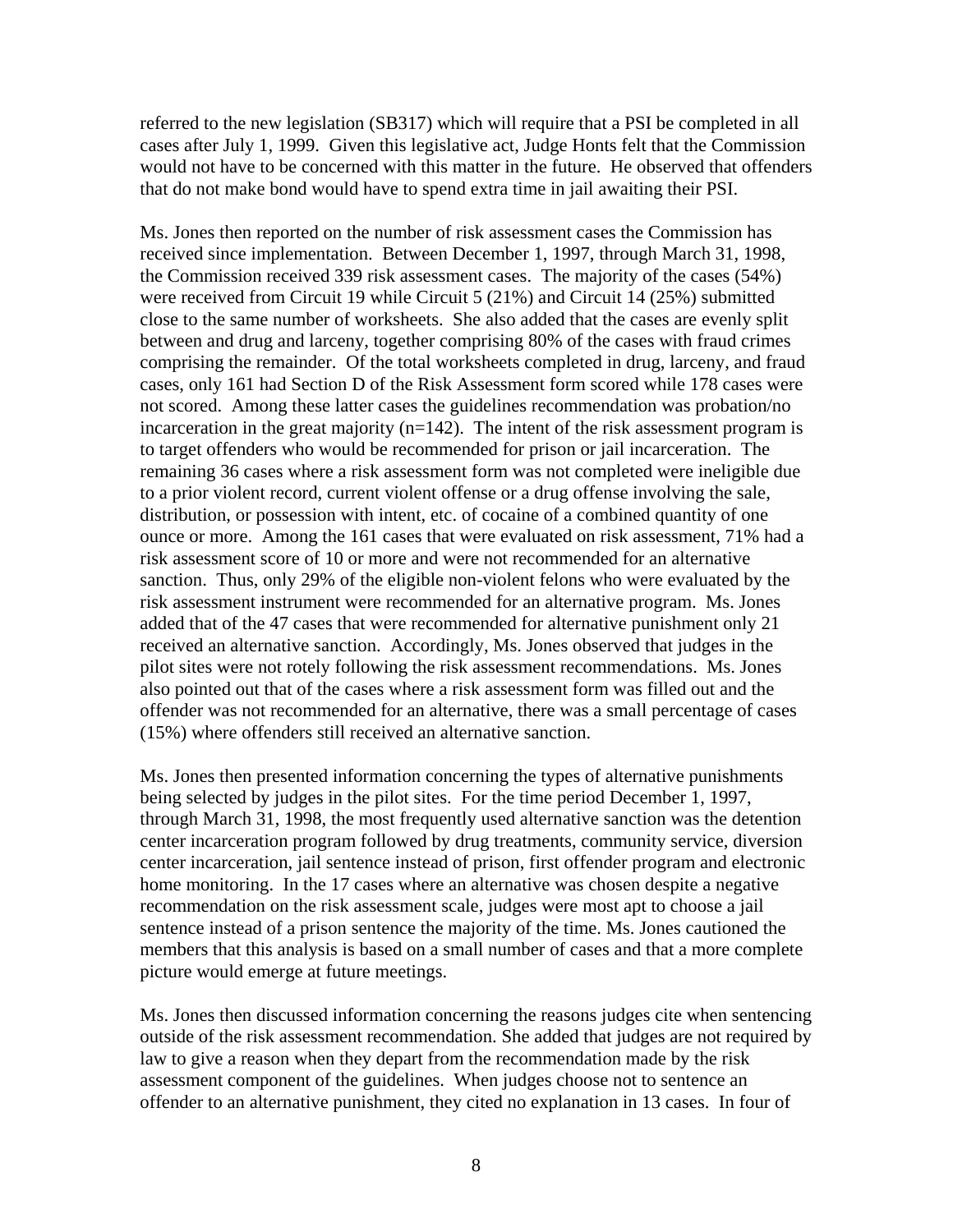the departure cases, judges noted that the offender refused to enter the alternative program.

Ms. Jones then presented a chart that illustrated how the non-violent felons in the pilot sites had scored on the risk assessment instrument. Completion of Section D resulted in the recommendation for alternative punishment in 37% of the fraud and drug cases. Judges selected alternative punishments more often in fraud cases. Only 16% of the larceny cases were recommended for alternatives with 8% actually receiving an alternative sanction.

Ms. Jones concluded her presentation by saying that the score totals on evaluated offenders on Section D ranged from a low score of 3 to a high of 24. The median score was 12. The Commission adopted the cutoff score of 9 based on findings that offender's with this score or below could be expected to have a 12% risk of recidivism within three years.

Judge Gates thanked Ms. Jones for her presentation and then asked Mr. Kauder, Principal from VisualResearch, to discuss the next item on the agenda, the Offender Risk Assessment Project - Evaluation Grant Proposal.

## **V. Offender Risk Assessment Project - Evaluation Grant Proposal**

Mr. Kauder proposed to the members a practitioner-researcher partnership between the Sentencing Commission and the National Center for State Courts (NCSC). The partnership would develop and execute a comprehensive research evaluation study guided by three primary goals: 1) to evaluate the development of an empirically based risk assessment instrument, 2) to evaluate the implementation, use, and effectiveness of the instrument and 3) to establish a database and methodology for a complete follow-up study on recidivism for offenders diverted through risk assessment use. He said that this project has the active support of the Virginia judiciary. The partners view this evaluation as a critical sentencing and corrections research project that has far-reaching practitioner and policy implications for state and local agencies. No other structured sentencing system embodies an empirically-based risk assessment process that is tied directly to prison populations and explicit diversion thresholds while still considering the full range of intermediate sanctions available with due regard for public safety concerns. The proposed evaluation will test how this has been accomplished, what have been the measurable outcomes of the effort, what problems have surfaced during implementation, and what the direct and broader implications are for the justice system. The 24-month cost of this project is \$237,787 and is being completely funded by a grant from the National Institute of Justice.

#### **VI. Sentencing Guidelines Revision Study**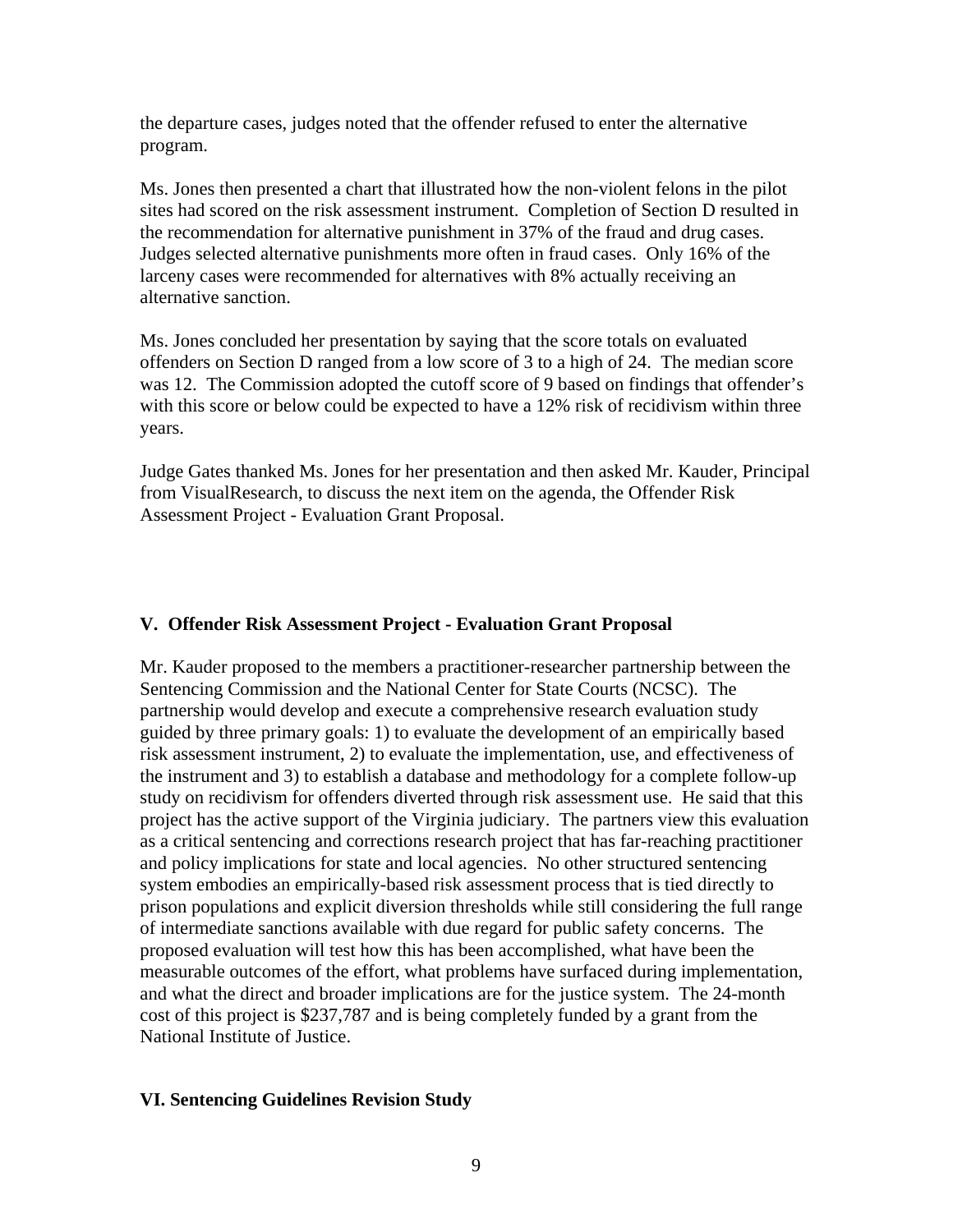Dr. Kern began discussion on this item by noting that much more work was required to prepare the presentence investigation data base for re-analysis to study the need for guidelines revisions. He reminded the Commission that the Department of Corrections had completely revised their data entry protocol for this data system and that numerous errors in test data runs had been detected by our staff. Our staff was still working closely with the Department of Corrections to check the data base to ensure its accuracy and completeness. Once the staff is convinced the data base is reliable, Dr. Kern said our staff will prepare it for our new analysis. This analysis would proceed by examining those offense groups with the lowest compliance rates (violent crimes) and those that have been targeted for special analysis (larceny – embezzlement cases). Dr. Kern expressed hope that this new analysis could proceed by mid-summer.

### **VII. Miscellaneous Items**

Dr. Kern initiated discussion on a number of miscellaneous items. He noted that a request had come to him from Frank Green, a reporter with the Richmond Times-Dispatch, for access to the Commission's data base. Mr. Green had expressed a desire to obtain information on judge specific compliance rates. Dr. Kern had told Mr. Green that the Commission was meeting soon and he would present the request at that time.

Judge Gates noted that it had always been the position of the Commission that there would be no compiling of data on judge specific compliance rates. He observed that the Attorney General's office had advised the Commission that we were under no obligation to compile such data and release it to the public. Mr. Petty, however, stated that he felt that a request for the data base was different from a request to compile data and that, under current law, the Commission would have a very difficult time denying such access when requested. Judge Gates asked Mr. Ferguson for his input on such a request. At this time (11:50 am), Mr. Ferguson made a motion for the Commission to go into an executive session to discuss the issue of data base access and compilation of judge specific compliance information. The executive session lasted for approximately 25 minutes. Upon resumption of the meeting, Lane Kneedler noted that the executive session included a discussion solely on the matter for which the session was called.

Judge Gates next asked Dr. Kern to cover a number of miscellaneous items left on the agenda.

Dr. Kern introduced the new research associate, Linda Birtley. She will oversee the grant-funded project to develop a proposal for a new juvenile sentencing database.

With no further business, Judge Gates then asked the Commission to discuss future meeting dates for 1998. Dr. Kern said that the Sentencing Commission meeting schedule for 1998 was June 22, September 28 and November 16.